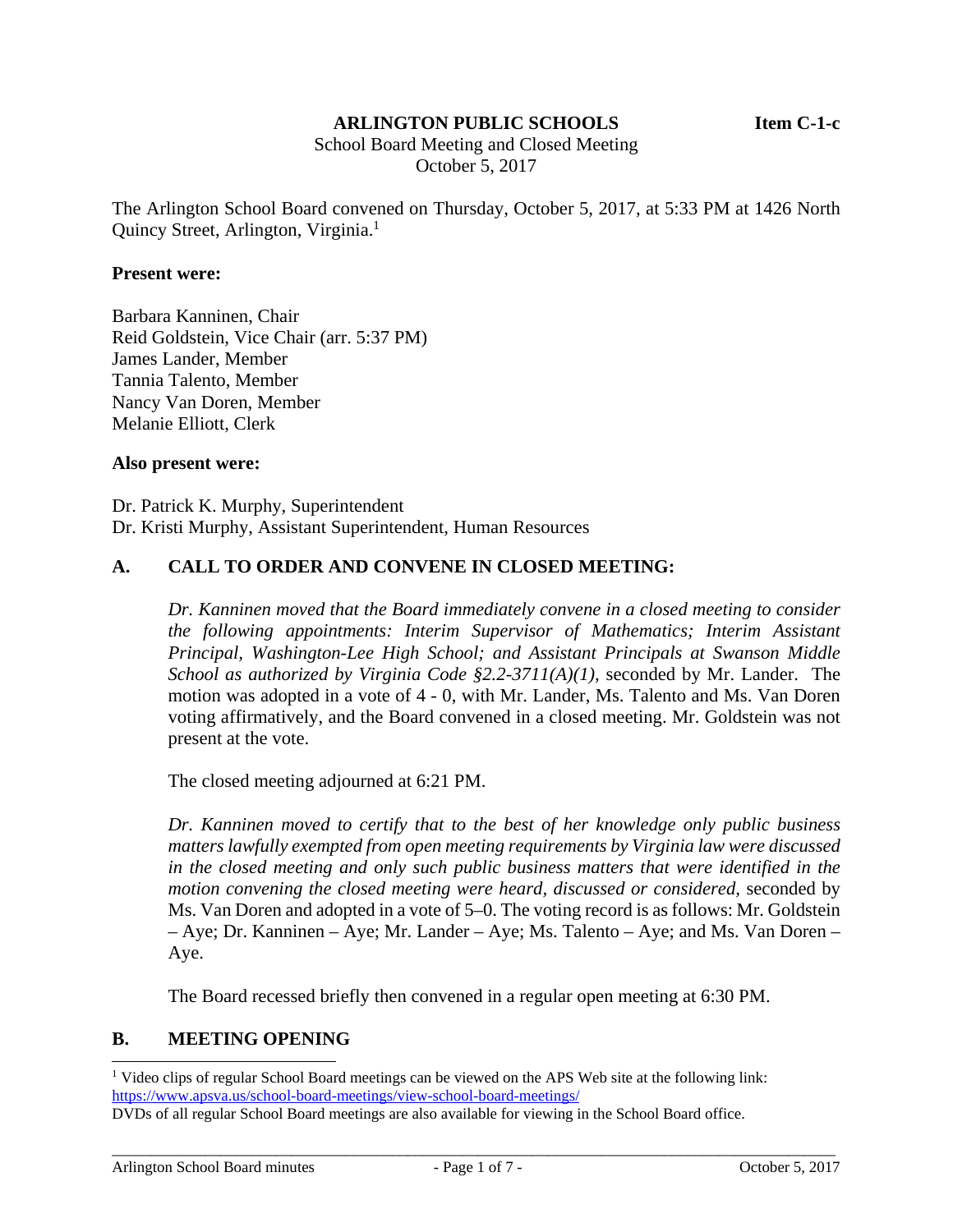### **Also present were:**

Raj Adusumilli, Assistant Superintendent, Information Services John Chadwick, Assistant Superintendent, Facilities and Operations Linda Erdos, Assistant Superintendent, School and Community Relations Dr. Tara Nattrass, Assistant Superintendent, Teaching and Learning Leslie Peterson, Assistant Superintendent, Finance and Management

## **B. MEETING OPENING**

- 1. Call to Order
- 2. Presentation of Colors by the Arlington Career Center JROTC
- 3. Recognition

Ms. Wendy Pilch, Director of Early Childhood and Elementary Education, and Kelley Hyner, Young Scholars Coach, introduced three students from Drew Elementary School who shared the projects they created when participating in the Young Scholar's Innovation Academy this past summer.

4. Announcements

Dr. Kanninen then made the following announcements:

- *October 10, 2017 Literacy Work Session, 7 PM, Room 101 a/b*
- *October 17, 2017 Joint School Board/County Board Work Session, 6 PM, Reed School, 1644 N. McKinley Road, Gymnasium*

Ms. Van Doren updated the group on the work of the Advisory Committee on Transportation Choices. She encouraged all to travel to and from school carefully and confirmed that the School Board and County Board are working together to address safety concerns. She noted that Arlington needs bus drivers and crossing guards, and encouraged individuals to apply.

Mr. Goldstein congratulated Dr. Kanninen for being selected as one of the Most Powerful Women by the Washingtonian magazine. Dr. Kanninen acknowledged that the award is a recognition of the fantastic school system in Arlington.

Dr. Murphy shared the September 30 enrollment which is used as the official count for the year and noted that the total of 26,941 students is the highest ever for APS. October is Dyslexia Awareness Month and Bullying Prevention Month, and Dr. Murphy described activities related to these recognitions. He summarized the recent Baldrige site visit that will help strengthen APS processes, and noted upcoming events including the County's Substance Abuse Prevention Town Hall, College and Career Night, and groundbreakings at Wilson site and Fleet Elementary School.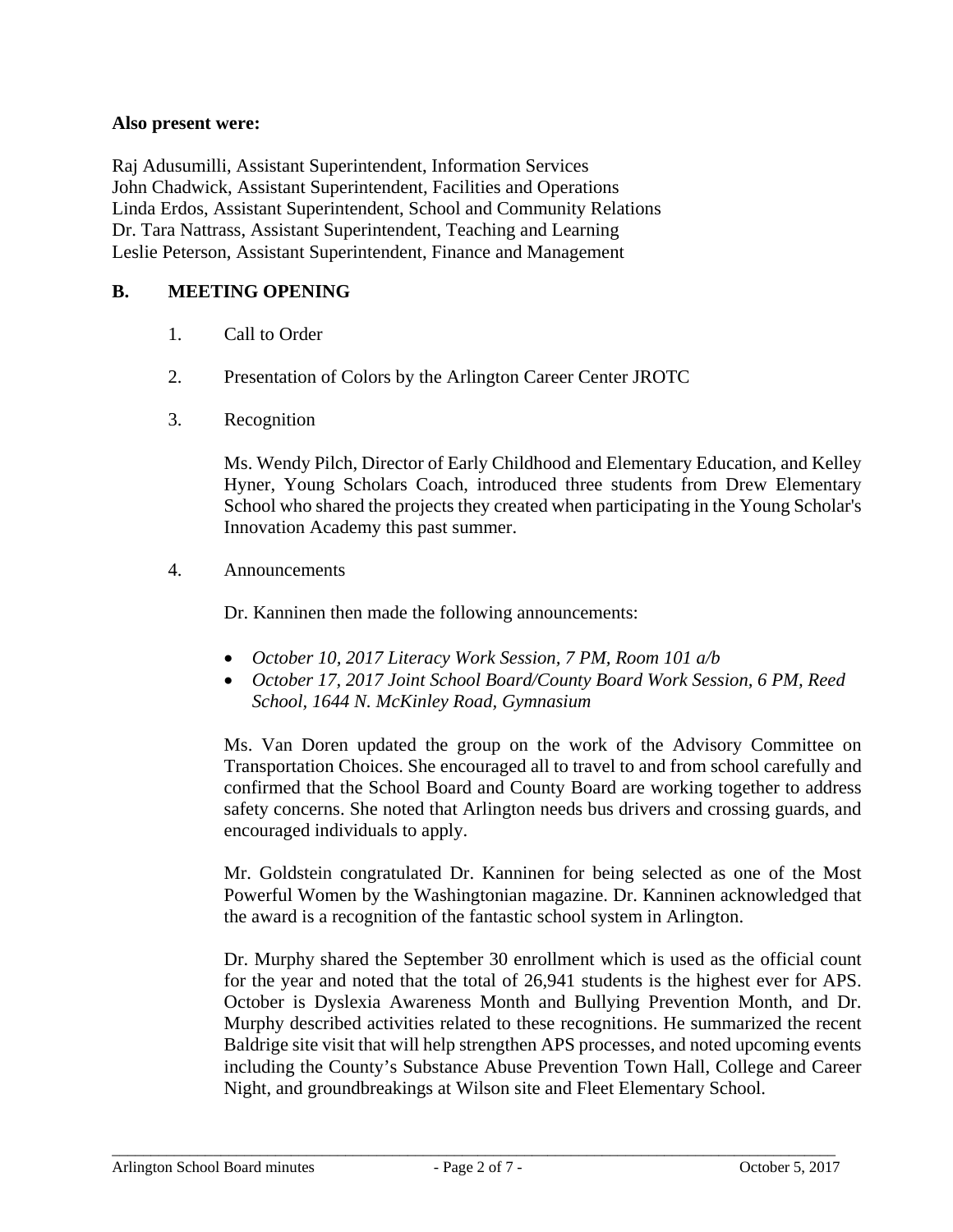# **C. CONSENT AGENDA**: (7:06 PM)

*Mr. Lander moved that the Board adopt the consent agenda*, seconded by Ms. Van Doren. The motion was adopted in a vote of  $5 - 0$ , with Dr. Kanninen, Mr. Goldstein, Mr. Lander, Ms. Talento and Ms. Van Doren voting affirmatively. The following items or actions were approved as a part of consent:

## 1. Minutes:

a. May 15, 2017 Work Session on High School Options

2. Personnel actions

#### P/E-SCALE PERSONNEL

- 3 Appointments
- 3 Changes in Position/Salary

## T-SCALE PERSONNEL

- 14 Appointments
- 12 Changes In Position/Salary
- 2 Resignations
- 2 Resignation (With Prejudice)
- 1 Retirement

### A-SCALE PERSONNEL

- 36 Appointments
- 4 Changes In Position/Salary
- 1 Resignation

#### SUPPORT SERVICES PERSONNEL

- 3 Appointments
- 1 Change In Position/Salary
- 6 Reclassification Requests
	- HVAC I HVAC II HVAC III HVAC IV HVAC Maintenance Assistant Supervisor HVAC Maintenance Supervisor
- 2 Resignations
- 1 Retirement
- 3. ACI Appointments
- 4. Grants and Restricted Programs:

Special Project #2 – SOL Web-Based Technology Initiative Special Project #3 – Limited English Speaking/English as a Second Language (ESL)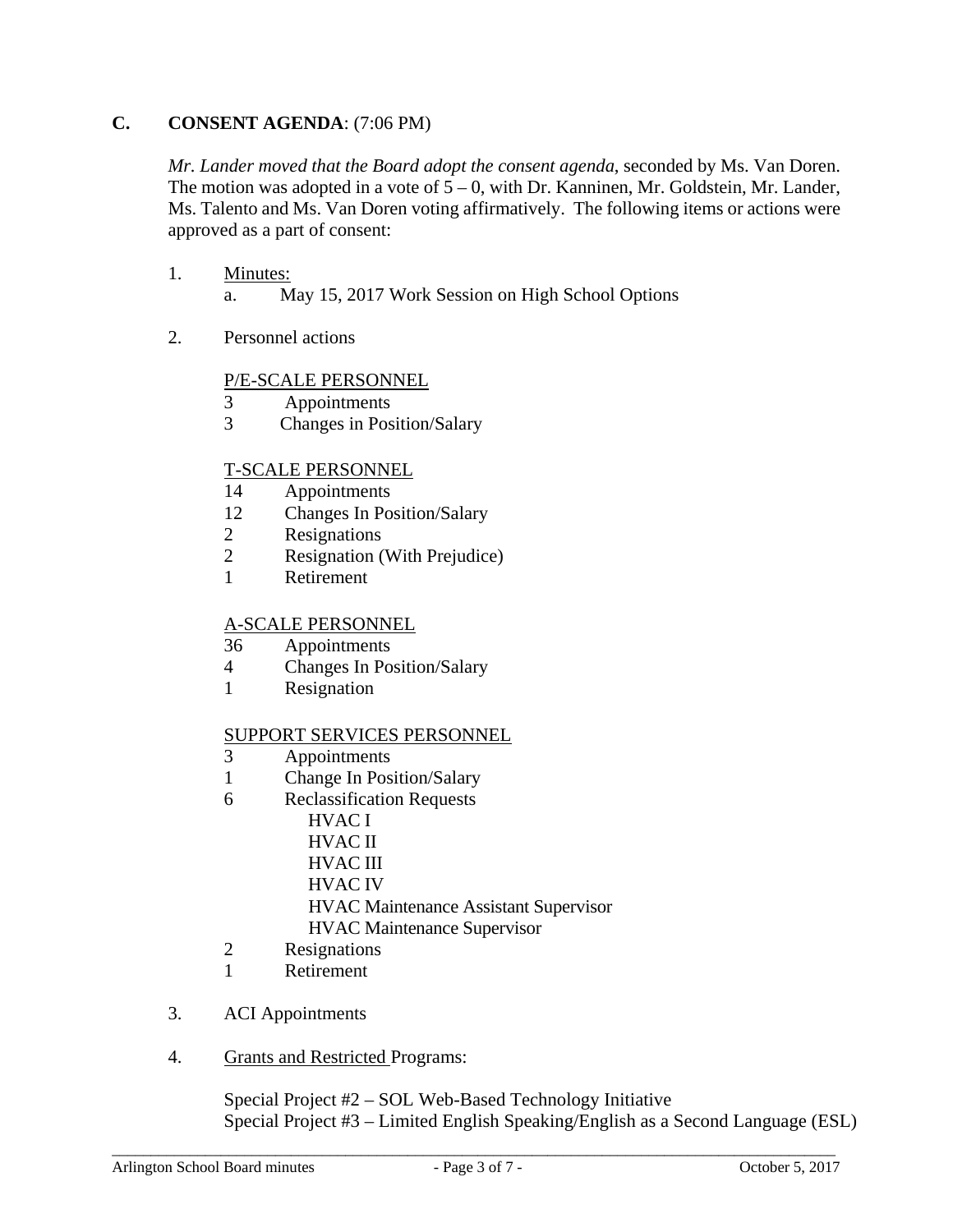Special Project #4 – Integrated English Literacy and Civics Education Grant Special Project #5 – ISAEP Grant – GED Special Project #6 – STEM Pre-K and Kindergarten Initiative Special Project #7 – Race to GED Special Project #8 – General Adult Education (GAE)

- 5. Appointments to Aquatics Committee
- 6. Contract Award for Architectural and Engineering Services for the New Elementary School at Reed
- 7. Appointment to the Budget Advisory Council

Dr. Kanninen announced that as a part of consent, the Board approved the following appointments: Shannan Ellis as Interim Supervisor of Mathematics; Kim Jackson-Davis, Interim Assistant Principal, Washington-Lee High School, and Tony Hall, Assistant Principal, Swanson Middle School. She also announced that Meredith Purple was appointed as Co-Chair of the ACI.

# **D. CITIZEN COMMENT ON NON-AGENDA ITEMS**: (7:12 PM)

The following speakers addressed the Board:

- *Jamie Beletz*, parent: asking that IEPs be expanded to also provide support to students with special needs as they participate in extracurricular activities.
- *Yassmina Hassoun,* parent: stating her disagreement with the gifted identification process at her daughter's school.
- *Josh Folb*, parent: noting the shortage of bus drivers, and suggesting several mechanisms that APS can do to advertise and attract drivers.

The following speakers addressed the Board with concerns about traffic and safety at South 2<sup>nd</sup> and Irving Streets near Jefferson Middle School, describing the dangerous intersection, asking for a four-way stop and a crossing guard at the intersection, and urging the School Board to work with the County Board to implement these changes:

*Ella Godbout,* Jefferson student *Liz Fried,* parent *Stephanie Chong,* parent

## **E. MONITORING ITEMS**: (7:25 PM)

1. Superintendent's 2017-18 Action Plan Update:

Dr. Murphy presented the update on the 2017-18 Action Plan, referencing the Master Planning document created a few years ago that provides a basis for current efforts to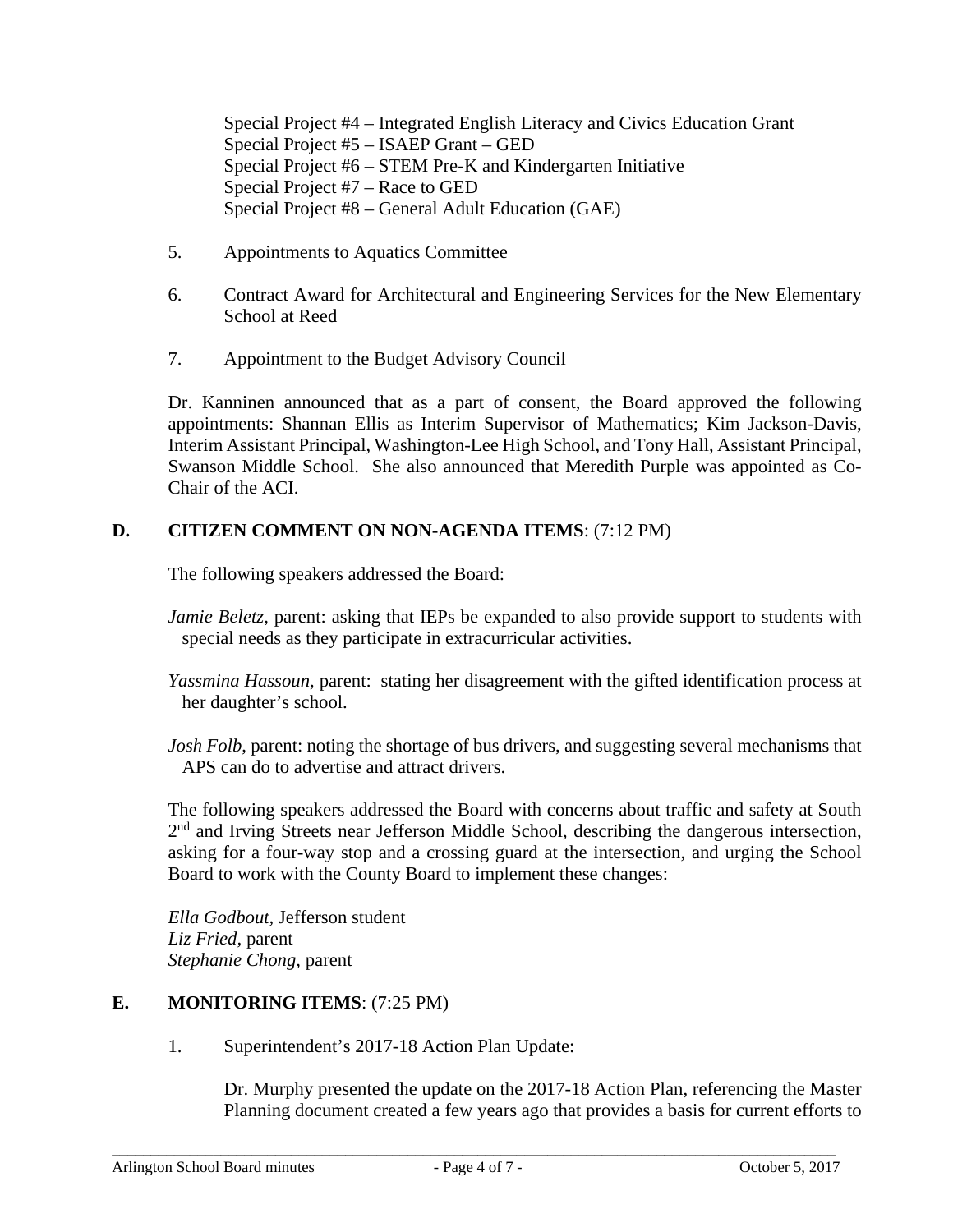address complex and overlapping challenges. He briefly summarized the status of the projects in the Action Plan, which are grouped under the topics of policies, operational planning, preparations for new schools and program moves, and capital initiatives. He confirmed that up-to-date information for all of these projects is posted on the Engage with APS webpage. In closing, he reviewed the timelines for the initiatives underway.

Responding to questions, staff confirmed that the scenarios being shared with the community at this time are not final recommendations, but are being used to solicit input as options are developed and refined. Ms. Stengle also confirmed that there will continue to be opportunities for the community to weigh in on these proposals. Board members appreciated the work that staff has done in this process and encouraged community members to participate in ongoing discussions and collaboration with County staff working on this initiative. Ms. Talento confirmed that all information will be translated and input can be provided in any language.

#### 2. 2018-2024 Strategic Plan Process: (7:40 PM)

Dr. Nattrass presented plans for the 2018-2024 Strategic Plan development process, recognizing the importance of the Plan. The goals of the process are to identify a steering committee, define goals and strategies, and solicit community input to help shape the new Strategic Plan. Ms. Stengle reviewed the timeline for the process which began in September and continues through the spring, with adoption of the new plan slated for June. She confirmed there will be many opportunities to participate and provide input, and confirmed that all information will be posted on the web site.

The Board and staff discussed how to ensure that the community is able to interact with the steering committee members as well as noting opportunities to engage in the process. It was confirmed that although the Board will be following this process closely, it is a Superintendent and staff process that will develop the proposed plan.

#### 3. Library Services Update: (7:48 PM)

Theresa Flynn, Supervisor, updated the Board on Library Services. She highlighted program goals and activities of librarians and confirmed that more than one million books have been checked out each of the last two school years. She shared disaggregated data on library participation and book checkout, and recognized how digital growth is impacting libraries. After highlighting collaboration with the Central Library, Ms. Flynn thanked Facilities for their support as buildings are being constructed and renovated. She then shared highlights of author visits and other events in the schools. Moving forward, she reviewed goals to continue to grow and improve.

The following speakers addressed the Board:

*Ingrid Gant,* President, Arlington Education Association: appreciating the work of librarians and encouraging more accountability in looking at data to improve participation and ensure that all students are reading.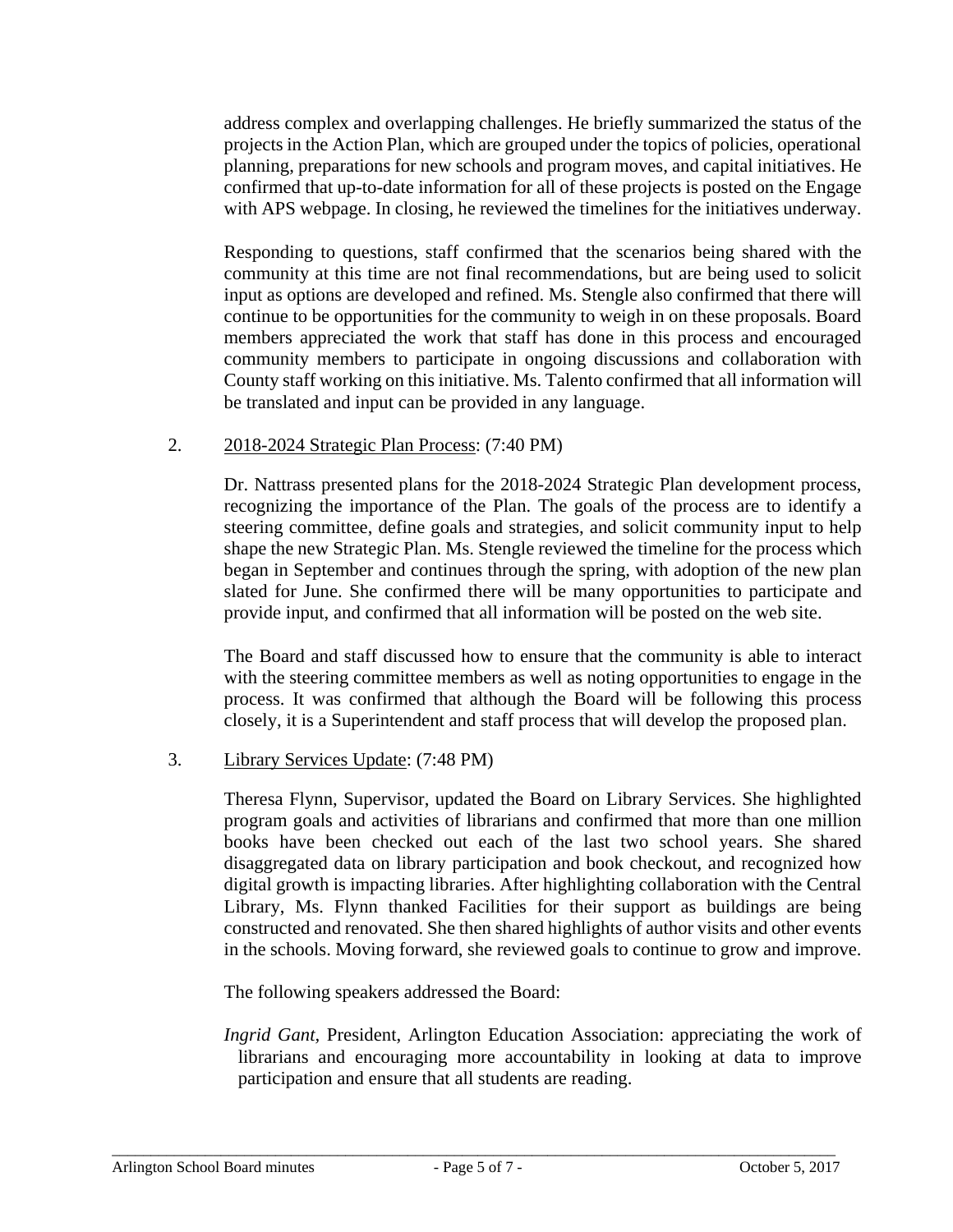Mr. Lander encouraged Ms. Flynn to reach out to the Librarian of Congress Carla Hayden and invite her to come visit APS. Board members appreciated the presentation and shared what they are reading. Dr. Kanninen acknowledged the importance of libraries as safe spaces, and asked how staff approaches helping students balance reading for entertainment with reading at level. Ms. Flynn explained how staff is working to ensure that students read challenging books. The group also briefly discussed how libraries are changing to meet changing uses and needs, both in terms of facilities as well as in the format of the library collections being used by students.

## **F. ACTION ITEMS**: (8:09 PM)

1. School Board 2019 Budget Direction

Dr. Kanninen confirmed there have been no changes since this item was presented for information. *Ms. Talento moved that the Board approve the School Board's 2019 Budget Direction,* seconded by Ms. Van Doren. The motion was adopted in a vote of 5 – 0, with Dr. Kanninen, Mr. Goldstein, Mr. Lander, Ms. Talento and Ms. Van Doren voting affirmatively.

2. Process to Develop Criteria for the APS Naming Policy 50-1.10: (8:09 PM)

*Ms. Talento moved that the Board approve the proposed process to develop criteria for School Board Policy 50-1.10 Naming of Facilities,* seconded by Ms. Van Doren. The motion was adopted in a vote of  $5 - 0$ , with Dr. Kanninen, Mr. Goldstein, Mr. Lander, Ms. Talento and Ms. Van Doren voting affirmatively.

3. Charge and Appointments to the Building Level Planning Committee for the New Elementary School at Reed: (8:10 PM)

Mr. Chadwick highlighted four minor changes that have been made to the charge in response to feedback received, including addition of some civic associations, a reference to adequate outdoor space, language on adaptable functional spaces, and a process for the BLPC to provide feedback. He then briefly reviewed the timeline and confirmed all information is available on the web site.

*Ms. Talento moved that the Board approve the proposed charge and appointments to the Building Level Planning Committee for the new elementary school at Reed,*  seconded by Ms. Van Doren. The motion was adopted in a vote of  $5 - 0$ , with Dr. Kanninen, Mr. Goldstein, Mr. Lander, Ms. Talento and Ms. Van Doren voting affirmatively.

## **G. INFORMATION ITEMS: (**8:14 PM)

1. Contract Award for Construction Management Advisor Services for the New Middle School at Stratford

Mr. Jeff Chambers, Director, Design and Construction, presented the proposed contract award, explaining the role the construction management advisor will serve.